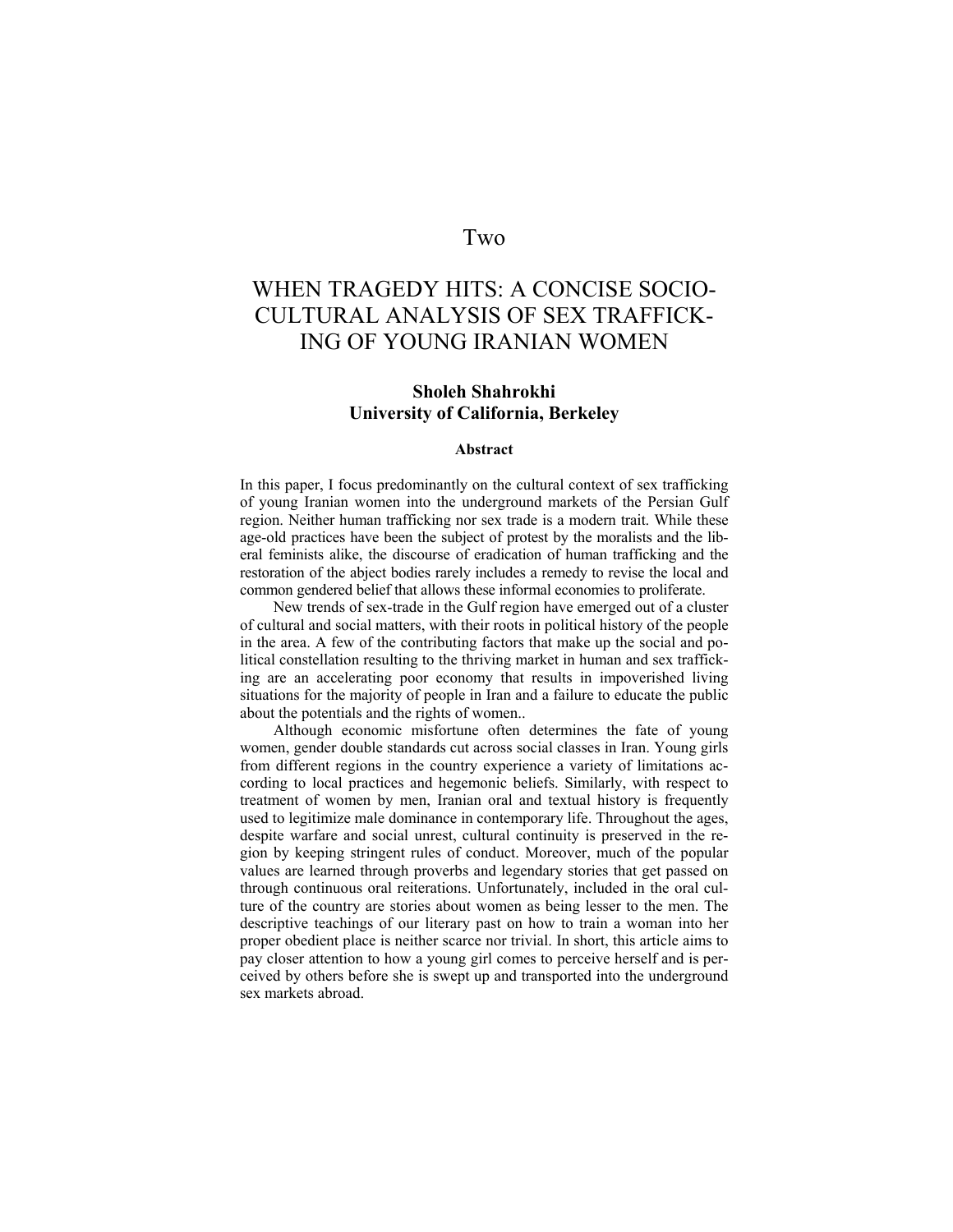#### **Prelude**

How does one write about a problem among a people halfway around the world, when the world is sharply divided into camps of opposites where the political atmosphere is highly polarized and the military rhetoric of "belonging to one or the other" seems infinite?<sup>1</sup> "Imagined" or not (Anderson, 1989), national identities and community affiliations run deep in the current discourses about all that relates to life in Iran. As I write the final addendums to this article on human trafficking in Iran, I am surrounded by the language of nationalism and political significance, both in terms of the energy confrontations in the world, and at a historically significant moment when an overachieving multi-millionaire affords to tour the outer space. Anoushe Ansari, a successful business-woman, a resident of the U.S. and a citizen of the world, unequivocally speaks of her Iranian nationality at a moment of maximum visibility in the public eye—on her travel to space. Subsequently, the possibility (or lack) of wearing the three-color Iranian flag—that powerful icon of political and national affiliation since the ancient times—becomes the topic of endless discussions. While a careful investigation of the political implications and cultural significance of Ansari's actions deserve consideration beyond the scope of this paper, I have directed my attention to a more relevant problem. Thus, how does one formulate a thoughtful script about human-trafficking practices and attitudes toward sexuality in Iran, avoiding the ambush of a language of anti-nationalism?

Questions such as these have been central in my thought process both during fieldwork in Tehran and with respect to subsequent reflection and writing. One practical approach customary to social sciences is that which relies on formulating comparisons between binary opposites - in this case between the experiences of sex-workers in Iran and its "other"—the U.S. Although the comparative methodology between the seemingly opposites in order to demystify pre-conceptions is bona fide, in order to surpass binary assessment all together, this paper offers instead a wide-ranging perspective on the topic of its inquiry. On one level, this paper considers hierarchies of social statuses and dissimilarities between different groups of Iranian female sex-workers (brought in either by force or by choice) in order to better comprehend the circumstances of their involvement in the commerce. Moreover, the study takes into account a cluster of influential socio-cultural factors that contribute to the development of the practice. Located within a complex web of norms and practices which range from the consequential effects of poverty and addiction, local perceptions of gender and sexuality, and the wellestablished adaptation of religious meanings, this paper reveals the transference of Iranian girls into Dubai's sex-market as a cultural construct.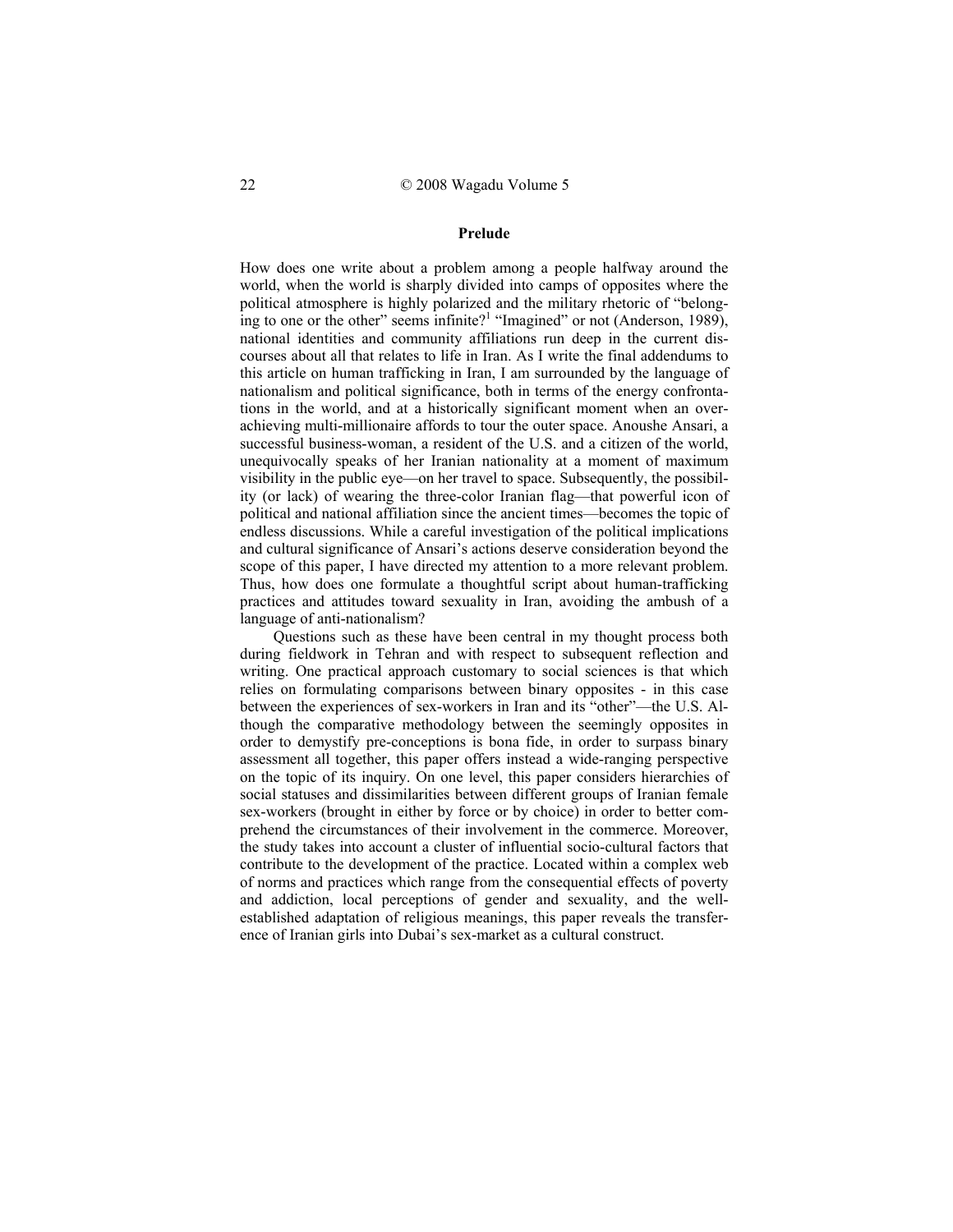#### **The Argument**

Often, the sheer catastrophic scale and details of the global underground sex markets are so extreme that to study them becomes a cumbersome ordeal, layered with political risks and emotional impediments for the researcher. While many commit to eradicating such tragic human experiences, it is crucial to note that before any fundamental changes can take root, the complexities of the socio-political context surrounding this issue need to be considered. One can study Human Trafficking from a variety of perspectives. For example, in terms of the historical development and evolution of the slavemarket, criminology of sex-trade, or the socio-economic basis for human trafficking, all will provide relevant and useful analyses and findings on the topic. However, the focus of this paper is on specific social/cultural conditions, in which young Iranian women and children are transported into the underground prostitution circles of the Gulf-states. This article aims to draw scholarly attention to the cultural context surrounding sex trafficking in Iran.

The triangular movement of human trafficking between Iran, Pakistan, and UAE in recent years can be specifically divided in two separate categories and paths. Since the mid 1990's, an increasingly young population of urban females, many of whom came from an emerging class of runaway teens in the Iranian cities, have entered the Iran-UAE body-trade. This trend is also evident in the abundance of official reports, despite attempts to heighten sensitivities on the issue in the region. "In recent years, the rate of smuggling young women and the mandatory migration of the [Iranian] girls to the Gulf States and in some cases to Asian and European countries has risen sharply" (ISNA, 2004). The Tehran-Dubai path is mostly exclusive to urban runaways and young prostitutes. "Iranian girls hold the highest price and have the most appeal in smuggling markets of girls and women in the U.A.E." (Aref News, 2005).

In the year 2000, I had returned briefly to Iran after years of immigration, in order to observe life in Tehran, and to evaluate the possibility for conducting a dissertation research on teenage runaways in the city. By observing their social practices, I had hoped to understand the cultural context and political economy of a sexual morality, which teenage runaways simultaneously provoke and threaten. The conversation I overheard on my time off from fieldwork was intriguing to me, both as it related to the topic of my studies, and in the way the conversationalists boldly discussed in public a topic I had presumed taboo.

On December 2000, after recreation in the crystal waters of the coral reef in the Persian Gulf, I came ashore to the white sands of the "womenonly" beaches of Kish Island. As I lay there, with my eyes closed, I overheard a conversation between two young women that perked my ears. The women were discussing a new opportunity to work in the sex-industry in Dubai. One of the women made a proposition to the younger one to take part in a classy escort service ("a service with class," in their words). Their conversation in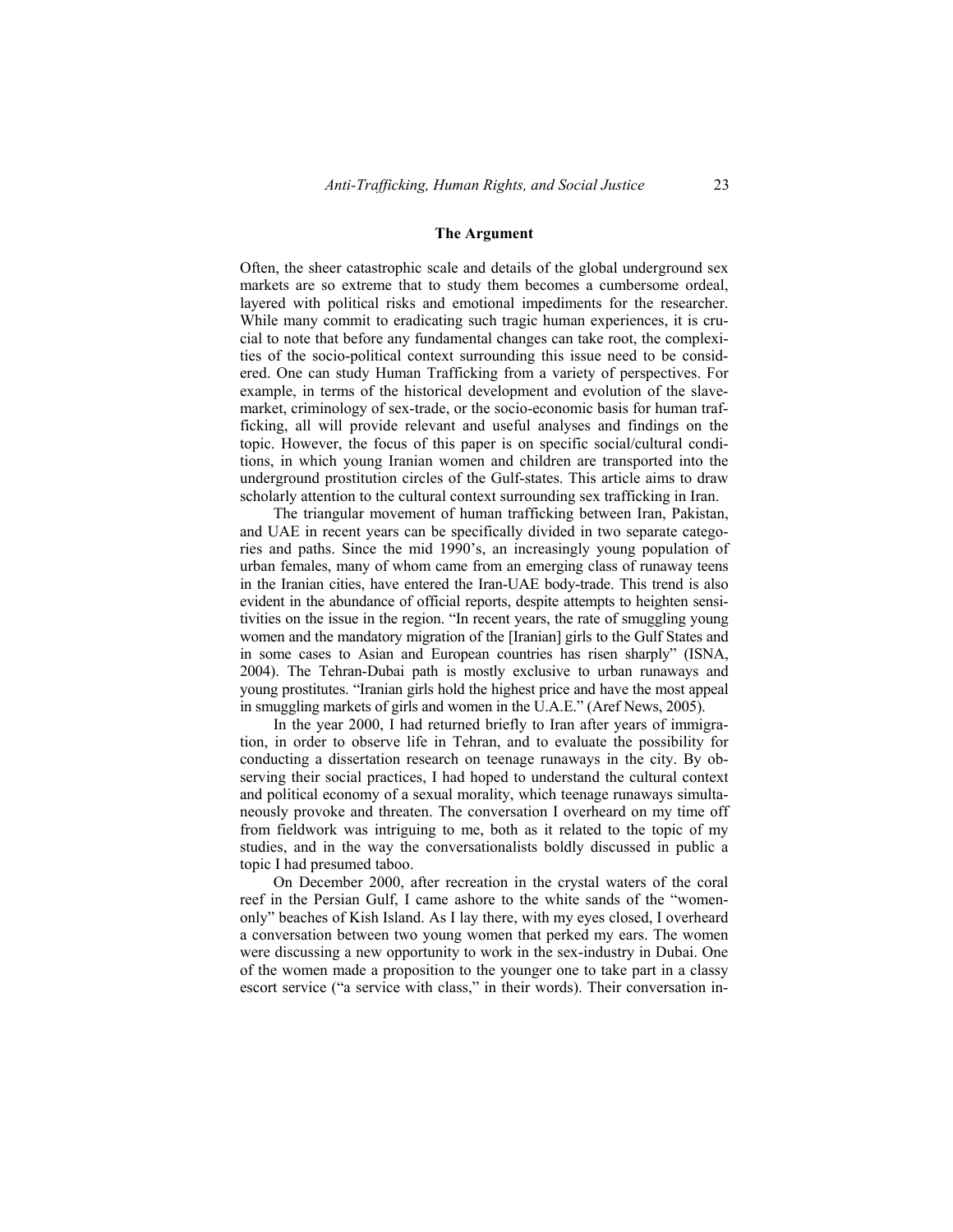cluded keywords such as "a high-class setting" where "beautiful, young, Iranian girls" could meet "powerful" rich clients in Dubai-city. When the woman expressed hesitation, she was offered instead, to perform sex acts on a live internet-based web site. She was further reassured by the slightly older woman (no more than mid-twenties) that her face would not be shown, to protect her privacy. The exclusivity of both the performers and their clients, as members of a "high class" society were emphasized throughout the conversation. In one instant, the lines of distinctions were drawn to demonstrate exclusivity of this crowd from ordinary prostitutes, "street-workers," and the "runaways" (Fieldjournal, 2001:114).

It warranted no surprise to me when the reported accounts of the subsequent years suggested that women of this group enter the market with a level of awareness about sex-trade. "Majority of the Iranian girls active in the sexcommerce in the Gulf, not only are aware of their social position and their occupation, they have entered these [the Arab countries of the Gulf] for this purpose, in the first place," writes Rafiezade an Iranian journalist (IF-ID, 2005). Members of this group often see themselves as belonging to a higher and more prestigious social class in contrast to street-workers, and demonstrate a degree of "middle-class" cultural standards. These women frequently describe their status and legitimize their actions through adaptation of concepts such as "choice," "autonomy" and "personal freedom" and "financial independence."

Alternatively, human traffickers frequently use another popular route in order to smuggle women and children from Iran into the sex-markets in Dubai. This second line of movement falls in the category of more traditional smuggling operations, across multiple borders—mostly from the southern provinces adjacent to the Persian Gulf. Recently, a few cases of the abduction of children in an attempt to smuggle them abroad have been reported in papers.<sup>2</sup> However, because of extreme poverty, growing problems of drug addiction and overpopulation in the area, many impoverished families "marry off" their daughters, in exchange for a modest fee. In this vein, a history of patriarchy in which the value of a female is primarily restricted to her sexuality plays an important role in determining the fate of these young girls. In recent years, there has been an increase in the number of recorded incidents, where young girls were married off to an external ethnic group such as the Baluch, Pakistani, or Arab men in exchange for money. "Iran is the origin, mediation ground and a site of trafficking of numerous young women and girls for sexual exploitation." (Special Report by Farzam, 2006).

Most recently, the abolitionist movement has focused the world's attention on the criminology of human trafficking and the abuse of human rights. "Human traffickers prey on the most vulnerable and turn a commercial profit at the expense of innocent lives" (Condoleeza Rice, Secretary of State, USA, 2006). While the inhumane and criminal acts of the sex traffickers in the Persian Gulf area are beginning to receive some attention from the international human rights activists, there is little attempt to improve the attitudes and life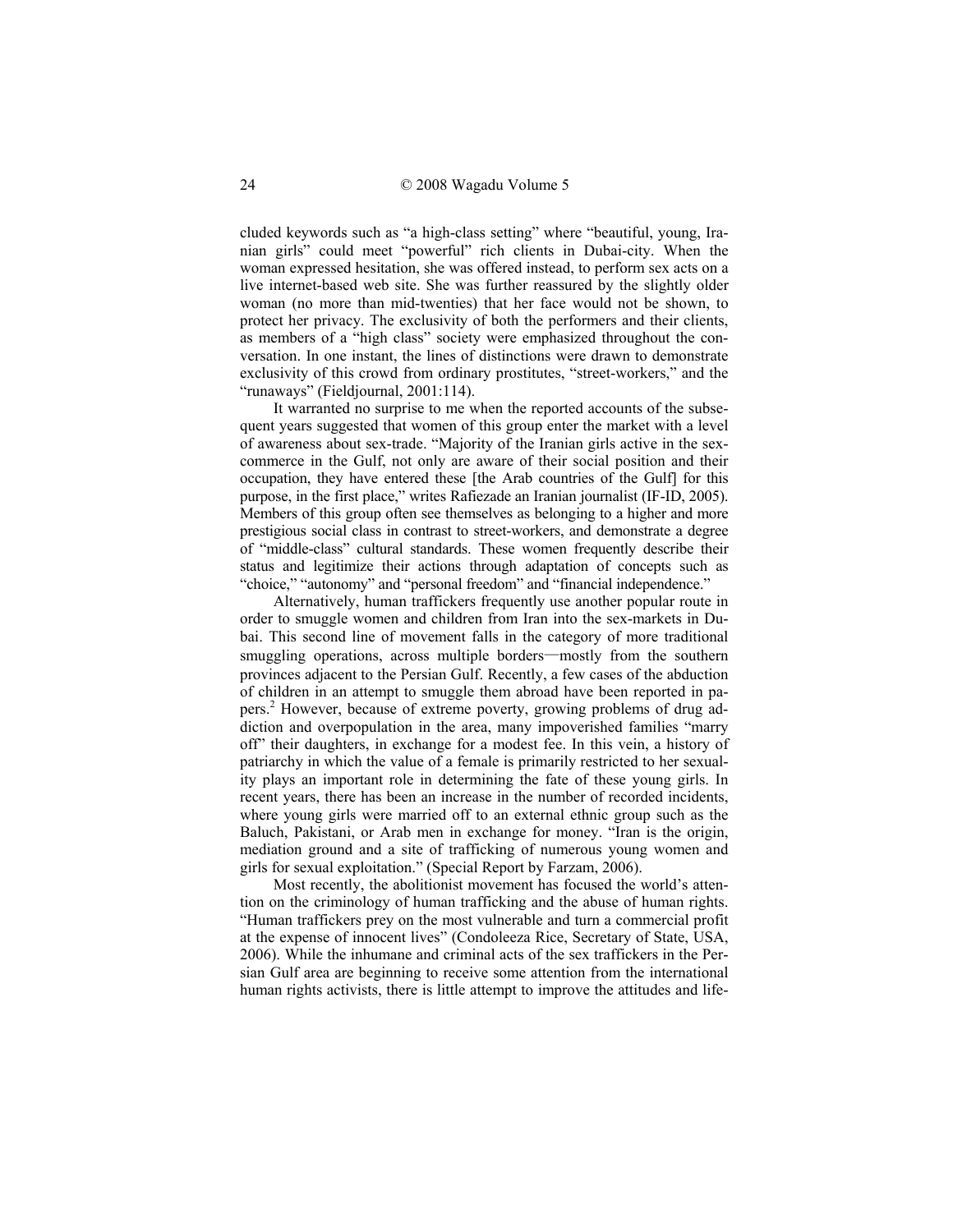styles of the families where the flights begin. It is my aim to draw attention, instead, to the socio-cultural context, where it becomes plausible for sextrafficking to thrive.

Although economic misfortune often determines the fate of young women, gender double standards cut across social classes in Iran. Girls in Iran learn about their inferiority to boys at an early age. For many families in Iran, having a female child is perceived as a burden. On the one hand, gender biases in society limit the possibilities for young women to enter the work force and to engage in a stable income-generating activity, thus demoting her to an inconvenience, as an additional mouth to feed. On the other hand, unless men of kin carefully attend to her as a sexual being, girls potentially create situations that jeopardize family honor. Therefore, her guardian's priority is to teach her how to provide care to her younger siblings, to assist in the matters of domestic life to prepare her for marriage. In other words, modern conceptions of choice, compatibility of the matrimonial pair, and romance are rarely a factor in determining her fate. In most instances, harsh living conditions and economic pressures often result in disposition of the young girls, who are married off quickly, often to considerably older men, in order to avoid social embarrassment and financial hardship.

In this regard, despite the substantial role of poverty in the formation of sex-commerce and human-trafficking, the complexities of cultural values, attitudes, and practices towards sex that have developed in the area deserve serious consideration as well. History of polygamous practices (at least for those who could afford it) and social construction of the Harem, as well as sexual slave-markets in Iran, have contributed to the formation of sexual meanings and the attitudes toward bartering of the body. Additionally, while the remainder of "harem culture" occupies the collective memory of people in Iran, the contemporary norms and social standards distinguish polygamy (as something that can be tolerated, even accepted under special circumstances) in contrast to obtaining sex-partners through slave markets and other similarly non-virtuous practices, like prostitution, deemed as sinful and corrupt. Nonetheless, from ancient times, human traffickers have been pirating bodies and taking them hostage for the purpose of slavery. Able bodies of captured men and women were used in order to build "great civilizations," to satisfy sexual desires of the dominant and the powerful. Much of scholarly research on human sexuality suggests the endurance of the tradition of sex-slavery since antiquated era. "The slave market had been a thriving commerce in the Middle East since Mesopotamian times, [where] young boys and girls captured in war or paid as tribute by their fathers or local rulers were available for purchase on the open market in all major cities" (Croutier, 1989:21).

Tracing back through Iranian textual history, one can find numerous references to *kanizakan* (female sex slaves) and *gholaman* (male slaves), who were brought in from expansionist wars or purchased at trade markets. The practice of taking up *kanizak*<sup>3</sup> into one's household continued ubiquitously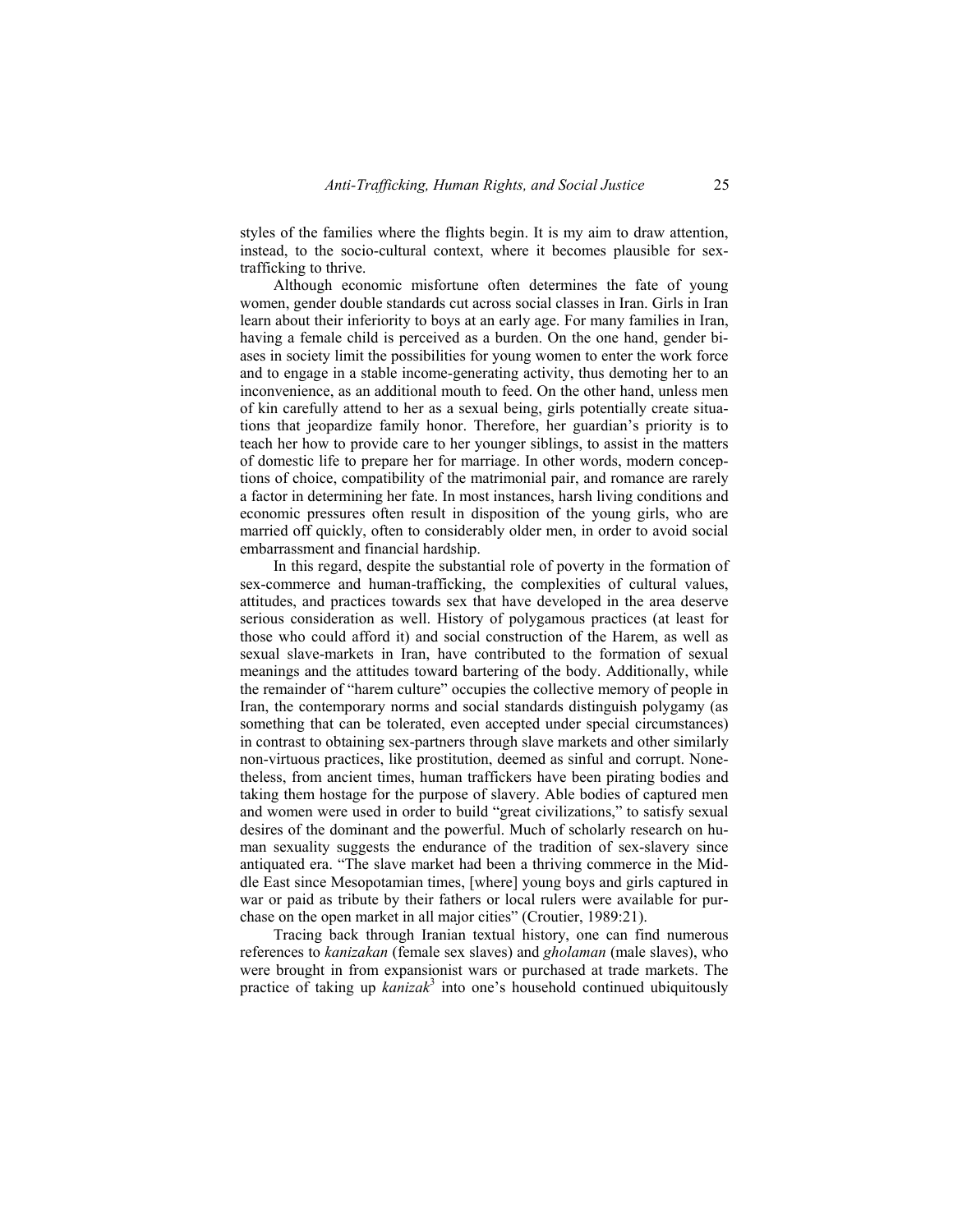throughout the region and was common practice in post-Islamic era. Although Iranian Islamic heritage celebrates the radical response of the Prophet to slavery4 , the adoption of female sex-slaves (*kanizak*) did not die off prior to the Pahlavi dynasty in Iran. As recent as 100 years ago, during the reign of the Qajar dynasty, women were frequently adopted into the King's court and prominent wealthy men, to work as domestic servants and to provide sex services to their masters. The recorded historical accounts suggests that majority of these women were captured from impoverished families in far away places—often from African continents—and sold off in slave markets (Nashat, 2004:37-60).

Conversely, within Shiite Islam and the Iranian adaptation of the faith, the institutionalism of temporary marriages or sigheh has legitimized marketing and bartering of the body. Sanctified under the rubric of the Prophet's Sunnat (life style and teachings), sigheh is strongly defended by many as a socially acceptable methodology for controlling and preventing prostitution. In Iran, while prostitution and the management of sex-trade remained illegal both prior to and after the political revolution of 1979, the ethical doublestandard of forbidding the sale of the body by sex-workers while celebrating temporary (as short-term as a few hours) marriages in exchange for money has complicated responses to a growing social phenomenon. As early as 1934, Iran officially signed the 1921 International doctrine to prevent exploitation and bartering of women in or outside the country's geo-political borders (Kar, 1991:140).

"The freedom to choose one's mate is yet to be recognized and practiced by the public in Iran, especially among families of limited financial resources," writes Mehrangiz Kar, a former judge and an attorney specializing in family law, as well as a long time women's rights advocate in Iran (Kar, 2001:36). However, young girls from different regions in Iran experience a variety of limitations according to local cultures. Some of the earliest distinctions between genders begin with prohibiting young girls at pre-school level from playing in group games and sports, even disallowing their presence outside the house in the extremely traditional families. Many of the local cultures in the southern parts of Iran prohibit their young daughters to leave the house unescorted, even for grocery shopping, since popular belief understands this as a sign of weakness and the absence of authority of the man of the house. When a girl disobeys, her actions are rarely tolerated. In accordance with traditional values of the region, the male of her kin would respond tragically, and violently, in order to save face.

On the other hand, "children become the supporting pillars for the broken and shaky relations [in cases of domestic dispute]—a bait on a hook," writes Farzaneh Milani on the cultural significance of children within the family (Milani, 1992:196). Domestic services of these children are a necessity for many impoverished families. "Above all, woman's procreative power it seems remains insurance for mismatched alliances, with the failure to produce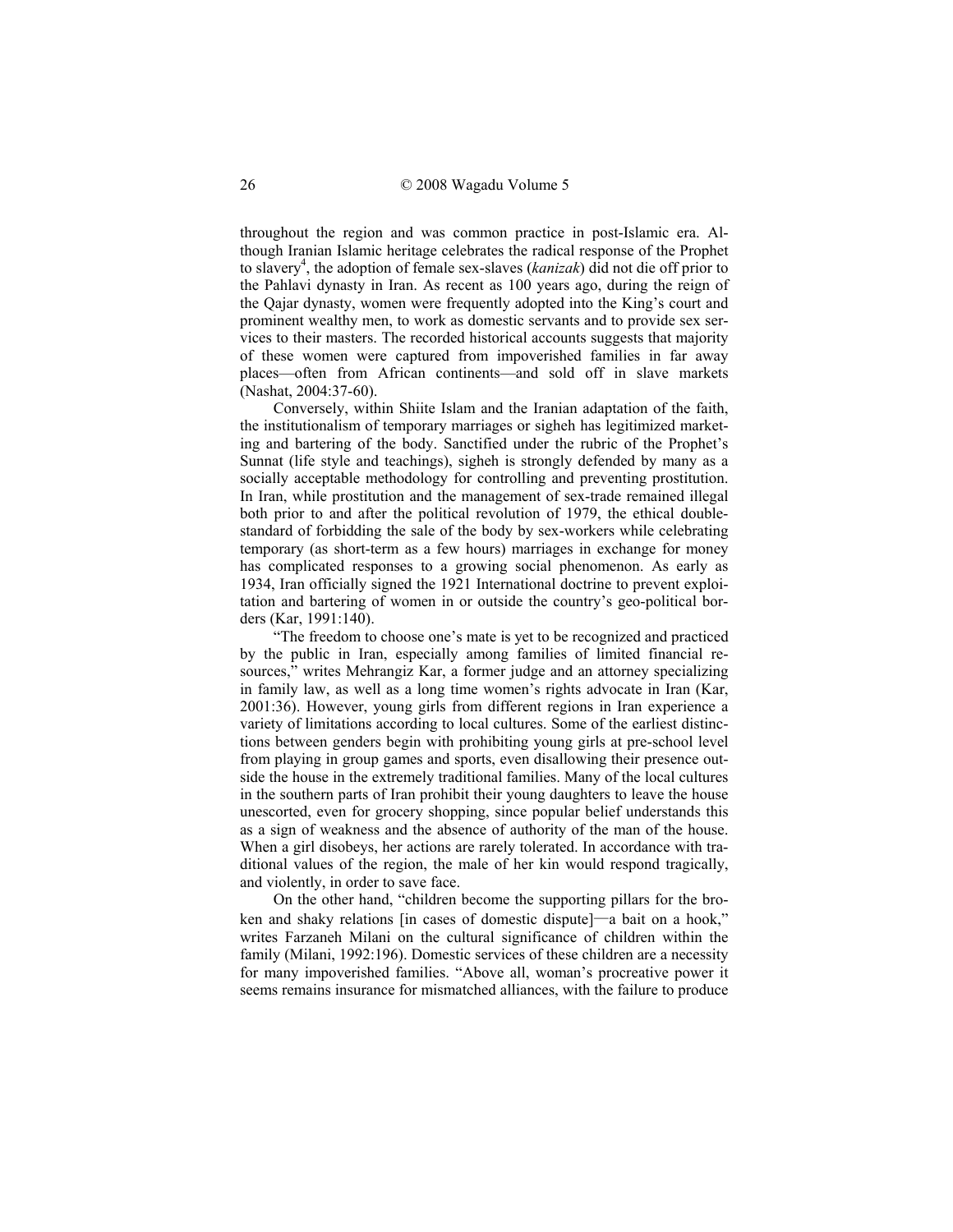a child, preferably a boy, a cause for severe anxiety and desperation" (Milani, 1992:196). For families with limited financial resources, male children become additionally valuable as "Nan-avaran" or breadwinners. Young girls continue to simultaneously invoke sentiments of destitution (an additional mouth to feed), and to evoke the romantic notion of a future helping hand in the domestic realm. Prior to marriage, and especially among crowded families, daughters assume their domestic role in cooking and caring for the family at a very young age.

A daughter's participation in school, also, falls prey to cultural prejudice. Many of the Iranian girls in the south do not continue their education beyond elementary years, as their domestic assistance takes precedence over their education. Moreover, when they fall behind in their studies, the young girls are presumed lacking talent and intelligence. These harsh judgments about a girl's ability to learn and to excel in school are further utilized to argue the need to marry her off quickly. Despite an increase in women's participation in schools since the political revolution of 1979, the traditional notions of an ideal woman as someone "Najib" (innocent) and "Mojab" (agreeable) persists across social classes and ethnic groups. Images of the extreme polarization of women are reinforced through literature and culture, either as good mothers and caring wives that emphasizes their domestic service, or as promiscuous and transgressive bodies (i.e. "Lakateh," "Saliteh," "Faheshe," etc.). Numerous examples of such exist in the writings of great Persian cultural icons, from Saadi (the poet), to Amir Kabir (a social reformer), Hedayat (an intellectual pioneer) and beyond.

Similarly, with respect to the treatment of women by men, Iranian oral and textual history is frequently used to legitimize male dominance in contemporary culture. Much of the popular values are learned through proverbs and legendary stories passed on through continuous oral reiterations. Unfortunately, included in the oral culture of Iran are images of women as secondary to men, and descriptive teachings on how to train a woman into her proper obedient place. "There are many examples of women's lack of wit and wisdom in Iranian literal culture and legendary stories and poetry, which justify and reinforce the absolute authoritative position men assume over her" (Kar, 2001:42-43). Among them, Saadi, a prominent literary figure of the 12th century, and a "Master of Speech," offers an abundant collection of teachings on how to control a woman into submission:

 ببنѧѧѧѧѧѧѧѧѧѧد يѧѧѧѧیسѧѧرا بѧѧѧѧر یخرم در بلنѧѧѧѧѧѧѧѧد او از دیبѧѧѧѧرآ زن بانѧѧѧѧѧگ کѧѧѧه ... پارسѧѧѧѧѧѧا فرمѧѧѧѧѧѧѧѧѧانبر خوب زن پادشѧѧѧѧѧѧا را شیدرو مرد کنѧѧѧѧѧѧد

"Slam the door shut on a house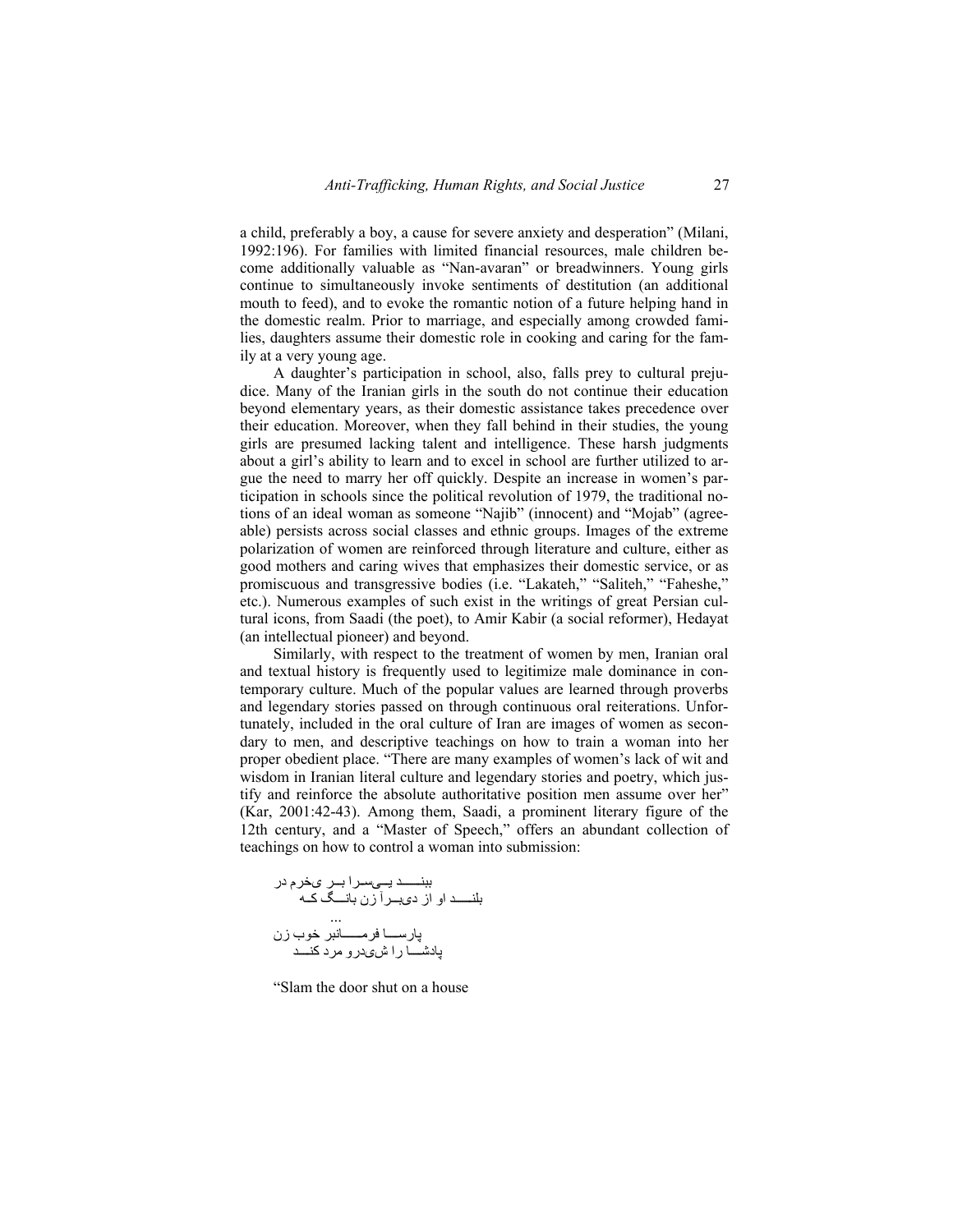#### From which, the voice of a woman is heard"

"A good, obedient woman of character

Shall transform any ordinary (dervish) man into a king!"

When a man fails to demonstrate his absolute authority over his *Namous*  (females of kin/sexual properties), he is harshly assessed in the public eye. In recent years, the metaphor of *zan-zalil* (wretched by women) has found itself a strong hold in public speech. A man who fails to demonstrate his absolute authority over his wife, is characterize by his friends (in the language of amusement, humor and sarcasm) as a miserable man, a *zan-zalil*.

On a more philosophical level, Iranians often assign a positive value to the notions of patience (*Sabr*) and destiny (*bakht*) as Islamic virtues. When confronted with circumstances of extreme injustices, the language of God's supreme power and wisdom in choosing one's *ghesmat*, or as Abu-Lughod calls it, her "divinely decreed lot in life" (Abu-Lughod, 1988:271), is taken on both as a coping mechanism and a point of legitimacy. At the same time, it must be noted that concepts of *ghesmat* (one's destiny) and its counter-part *masouliat* (religious and social responsibility to confront injustices) are frequently contended in juxtaposition of one another, and their application fluctuates depending upon specific circumstances. In relation to the problem of sex trafficking in southern areas of Iran, the role of education about multiple applications of cultural and spiritual concepts in terms of attitudes toward life in contemporary situations acquires a significant value. While achieving such objectives (to educate the public in order to reverse their cultural attitudes) may seem out of reach, we are reminded by the massive fluctuations that women in Iran have endured in a historically short period of time, since the Constitutional Revolution of 1906-09. Writing on the significant shifts in the conception of women as mothers and wives, belonging to the house ("Manzil"), to "managers of the house (Muddabir-i manzil)," Najmabadi points out the role of education and new formulation of traditional values at the time:

The new regulatory practices and concepts defined the acceptable social space for freedom for the modern woman. … Thus women constituted at once a new individual self through literacy and a new social self through patriotic political activities. As managers of the house, they were beginning to transform "the house" into a social space of citizenship (Najmabadi, 1998:113-114).

#### **Final Remarks**

New trends of sex-trade in the Gulf region have emerged out of a cluster of cultural and social matters, with their roots in the political history of the people in the area. An accelerating poor economy for the majority of people in

…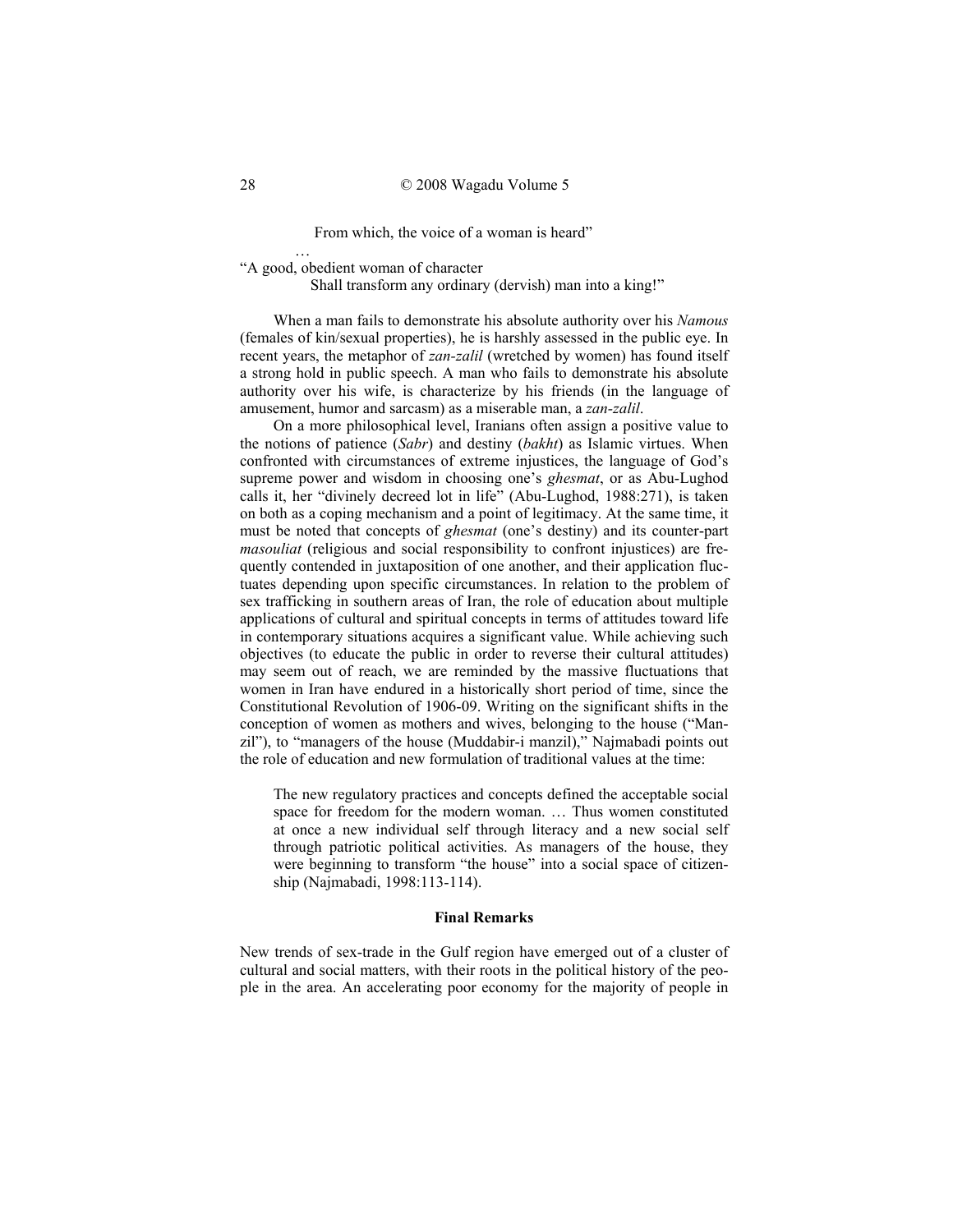Iran, impoverished living situations, and a failure to educate the public about the value and rights of women, are a few of the contributing factors that make up the social/political constellation resulting in the thriving market of human and sex trafficking. In terms of market economy, sex workers and human trafficking circles often expand their activities over areas where the demand for bartering the body is high and an overflow of clientele is assured. In part, the increase in demands for an underground sex-market in Dubai can be attributed to the continuous military presence in the Gulf region due to multiple wars of the last few decades. Such direct correlations between the brothel industry and the presence of military forces in the area, is neither new nor exclusive to the Middle East. However, the increase in trafficking of Iranian girls into Dubai is directly linked to the recent transformation of the city as a geopolitically significant and economically flourishing hub in the Gulf region. Mass-migrations caused by a constellation of political revolutions and war, resurgence of religious fundamentalism, and the return of traditional cultural values towards gender provide a new niche for sex-trade to go underground, and for new money to be poured into its industry. There is a steadfast commerce driving the transport of sex workers through the Dubai-gate and into the International market. "Networks of prostitution transfer runaway girls to the Arabian countries of the Persian Gulf through the aid of powerful venture capitalists and business enterprises, which make large payments necessary to obtain official documentations and visas for these girls" (Intekhab, 2002). To confront the growth of sex-trade, on the one hand, requires a substantial awareness and possible collaborations with the powerful industry that responds to this market.

On the other hand, uncontested local traditions and sexually violent views of women that persist in the region have created a breeding ground for human trafficking and underground sex trade endeavors. A sustainable program to educate the public about new attitudes toward women and sex is the other important course of actions. However, it is equally insufficient to presume that an extensive public educational program alone will eradicate the problem of human-trafficking commerce in the area. For people to participate in educational programs and to adopt a new life style, they need to have alternative methods of generating income. In other words, for people living in poverty, the extent of agency—in terms of control over circumstances of their lives—is constrained and restricted<sup>5</sup>. In short, to understand, critique, and prevent further exploitation of women and children in the smuggling circles of the Persian Gulf, a multi-disciplinary perspective that goes beyond the traditional political economy of the trade is necessary.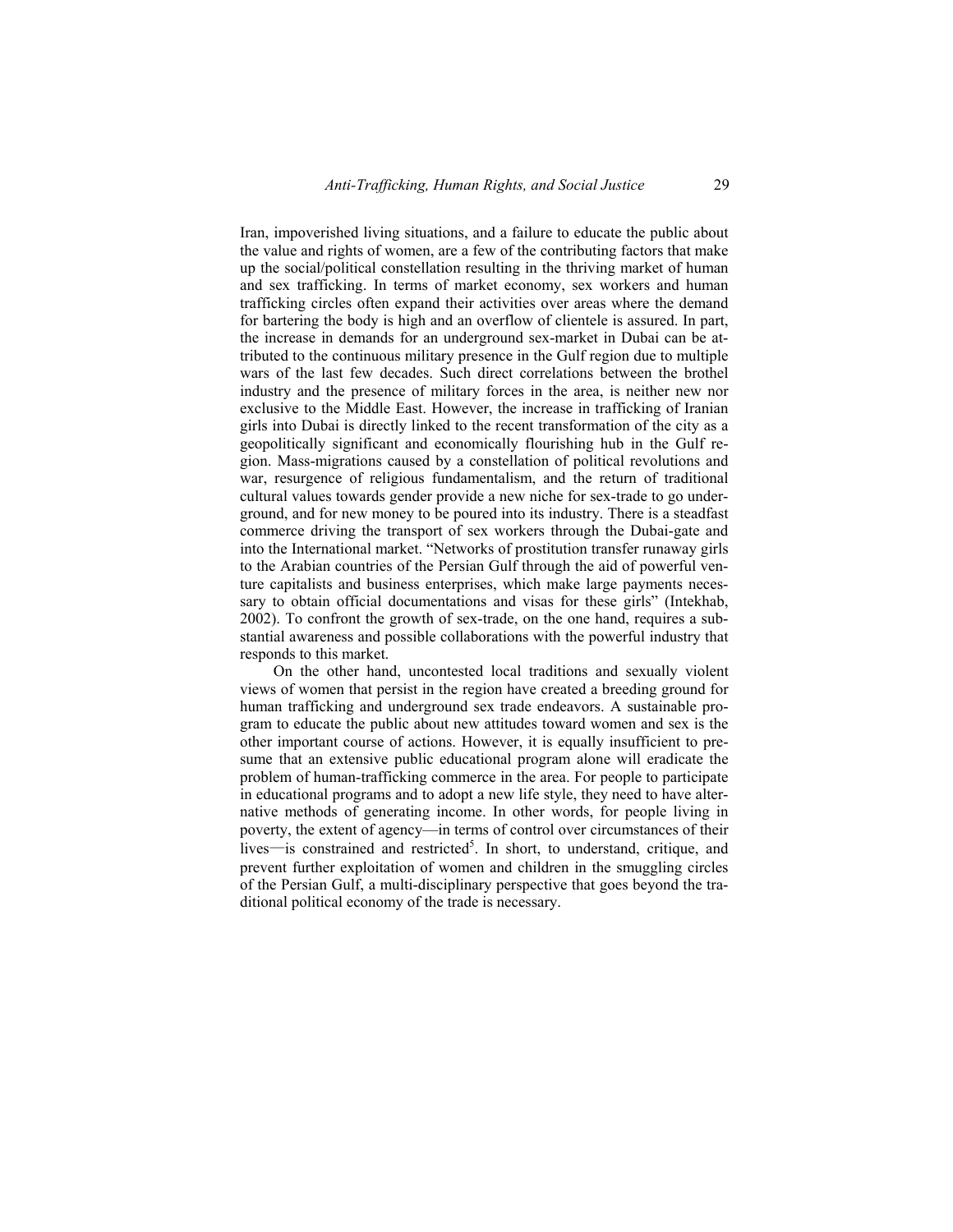## REFERENCES

- Abu-Lughod, Lila. (1998) *Remaking women, feminism and modernity in the Middle East*. Princeton, NJ: Princeton University Press.
- Anderson, Benedict. (1991) *Imagined communities: Reflections on the origin and Spread of nationalism*. New York: Verso. (First four chapters).
- Aref News, (November 5, 2005) Reported in *Integration forum der Iraniannen in Deutschland* (web-based news site). November 8, 2005. http://www.ifid.de/report/
- Croutier, Alev Lytle. (1989) *Harem: The world behind the veil*. NY: Abbeville Press.
- Farmer, P.E., et al., (2001) "Community-based approaches to HIV treatment in resource-poor settings." *The Lancet* 358(9279): p. 404-9
- Farzam, Parichehr. (2006) Special report in Radio Liberty. July 6, 2006. http://www.radiofarda.com/iran\_article/2006/06/7
- Ghanbarpour, Sina. 29 December 2003) "The Absence of Security in Bam." In Shargh Newspaper. 1(101).
	- http://www.sharghnewspaper.com/821008/disast.htm
- Hunter, M. (2002) The materiality of everyday sex: thinking beyond 'prostitution'. African Studies, 61(1): p. 99-120.
- "Special report on prostitution rings in Dubai." (23 May 2002) The sociology page in *Intekhab*.
- Kar, Mehrangiz. (2001) *A research about violence against women in Iran*. Roshangaran Puplishers. Tehran, Iran.
- Kar, Mehrangiz. (1999) *Eliminating discrimination against women: Comparing the convention on elimination of all forms of discrimination against women to the Iranian legislation*. Parvin/Ghatreh Publications. Tehran, Iran.
- Milani, Farzaneh. (1992) *Veils and words: The emerging voices of Iranian women writers*. Syracuse, NY: Syracuse University Press.
- Najmabadi, Afsaneh. (1998) *Remaking women, feminism and modernity in the Middle East*. Edited by In Abu-Lughod, Lila. Princeton, NJ: Princeton University Press.
- Nashat, Guity. (2004) "Marriage in Qajar Period" in Women in Iran: from 1800 to the Islamic Republic. Lois Beck and Guity Nashat. University of Illinois Press.
- Rafizadeh, Shahram. (2005) "Selling bodies of Iranian girls in Dubai," in Integration Forum der Iraniannen in Deutschland (web-based news site). http://www.ifid.de/report/February2006/Tanforushi.php
- Rice, Condoleezza. (2006) "Victims of trafficking and violence protection act of 2000." Released by the Office to Monitor and Combat Trafficking in Persons—US Department of State—June 5, 2006. http://www.state.gov/g/tip/rls/tiprpt/2006/
- Shahrokhi, Sholeh. 2001. Field Journal, unpublished writing. Book I.

#### **Notes Chapter Two**

 $<sup>1</sup>$  The political stance of the current administration in the U.S. that is implied here,</sup> equally extends over to the ideological rhetoric adopted by the right-wing extremists in the Islamic Republic of Iran, emphasizing a sanction of *belonging to the self*